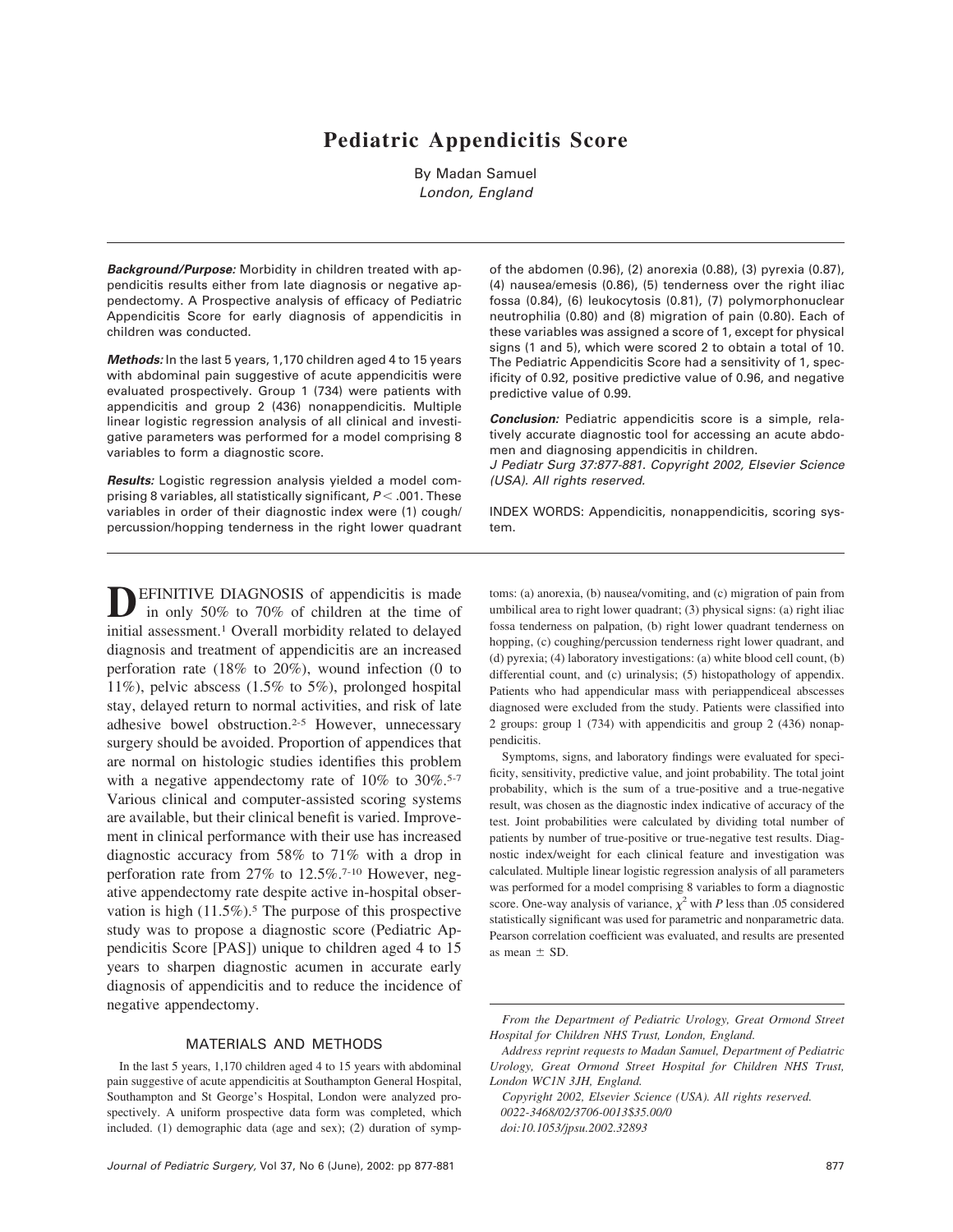| Appendicitis (group 1) / Nonappendicitis (group 2) |             |             |                     |                                     |  |  |
|----------------------------------------------------|-------------|-------------|---------------------|-------------------------------------|--|--|
| Diagnostic Indicants                               | Sensitivity | Specificity | Predictive<br>Value | Negative<br><b>Predictive Value</b> |  |  |
| Symptoms                                           |             |             |                     |                                     |  |  |
| Migration of pain                                  | 0.98/0.42   | 0.66/0.02   | 0.70/0.3            | 0.97/0.03                           |  |  |
| Anorexia                                           | 0.93/0.19   | 0.82/0.07   | 0.88/0.12           | 0.89/0.11                           |  |  |
| Nausea/emesis                                      | 0.85/0.13   | 0.87/0.15   | 0.94/0.07           | 0.73/0.27                           |  |  |
| Signs                                              |             |             |                     |                                     |  |  |
| Tenderness in right lower quadrant                 | 0.80/0      | 1.00/0.2    | 1.00/0              | 0.57/0.43                           |  |  |
| Cough/percussion tenderness                        | 0.93/0      | 1.00/0.07   | 1.00/0              | 0.88/0.12                           |  |  |
| Hopping tenderness                                 | 0.93/0      | 1.00/0.07   | 1.00/0              | 0.88/0.12                           |  |  |
| Pyrexia                                            | 0.89/0.15   | 0.85/0.11   | 0.92/0.08           | 0.82/0.18                           |  |  |
| Investigations                                     |             |             |                     |                                     |  |  |
| Leukocytosis                                       | 0.85/0.26   | 0.74/0.15   | 0.84/0.16           | 0.74/0.26                           |  |  |
| Polymorphonuclear neutrophilia                     | 0.81/0.29   | 0.72/0.13   | 0.91/0.17           | 0.71/0.32                           |  |  |

**Table 1. Comparative Evaluation of Clinical Features in Appendicitis and Nonappendicitis Patients**

#### RESULTS

#### *Age and Sex*

Mean age of patients with appendicitis was  $9.9 \pm 3.3$ versus  $11 \pm 2.7$  years in those without appendicitis ( $P >$ .05). Sex ratio (male to female) of children with appendicitis was (471:263) 1.7:1 versus 1.8:1 (281:155) without appendicitis  $(P > .05)$ . There was a good correlation between the 2 groups regarding age and sex  $(r = 0.84)$ .

# *Pathology*

*Group 1.* Sixty-three percent (734 of 1,170) had appendicitis confirmed by histology.Pathologic stages of acute appendicitis were inflamed, 35% (acute inflammatory infiltrate is confined mainly to the mucosa); suppurative, 36% (mucosal necrosis with transmural extension of the inflammation); perforated, 20% (mucosal necrosis with transmural extension of the inflammation and peritonitis); and gangrenous, 9%.

*Group 2.* In 37% (436 of 1,170) without appendicitis, negative appendectomy was performed in 3% (36 of 1,170).Primary pathology in these 36 children was acute pancreatitis ( $n = 1$ ), pneumonia ( $n = 2$ ), inflamed and ruptured Meckel's diverticulum ( $n = 4$ ), ruptured ovarian cyst ( $n = 5$ ), normal appendices with no identifiable pathology ( $n = 7$ ), acute mesenteric lymphadenitis ( $n =$ 8), and enterobium vermicularis infestation ( $n = 9$ ). In the other 34% (400 of 1,170) treated conservatively, 62% (249/400) had nonspecific or idiopathic abdominal pain, 21% (85 of 400) constipation, 12% (47 of 400) gastroenteritis, and 5% (19 of 400) mesenteric adenitis with upper respiratory tract infection.

*Duration of symptoms.* Mean duration of symptoms in all cases of appendicitis (734) was  $2.3 \pm 1.1$  versus  $2.2 \pm 0.8$  days without appendicitis (436; *P* .03). Mean duration of symptoms in inflamed appendix was  $2.5 \pm$ 1.2, in suppurative  $2 \pm 0.9$ , in gangrenous  $2 \pm 0.9$ , and in peritonitis  $3 \pm 0.9$  days.

*Analysis of diagnostic indicants.* Table 1 summarizes sensitivity, specificity, positive predictive value and negative predictive value of each of the clinical features in both groups.Table 2 shows the comparison of the diagnostic weight for each of the clinical features (diagnostic indicants) between the 2 groups. Mean white blood cell count in 734 cases of appendicitis was 15.5  $\pm$ 5 versus  $8.6 \pm 3$  (10<sup>9</sup>/L) in 436 cases of nonappendicitis  $(P < .001)$ . Mean white blood cell count was  $13.5 \pm 4$ in inflamed,  $10.8 \pm 3.4$  in suppurative,  $20.8 \pm 2.4$  in gangrenous, and 20.5  $\pm$  2 (10<sup>9</sup>/L) in perforated appendicitis.A significant shift to the left in white blood cell count was seen in gangrenous and perforated appendicitis ( $P < .001$ ) in comparison with inflamed and nonappendicitis children.Urinalysis should be performed routinely in all children with abdominal pain, but it was not statistically significant between the 2 groups to be con-

**Table 2. Comparison of the Diagnostic Weight of the Diagnostic Indicants Between Group 1 and Group 2**

| Diagnostic<br>Indicants | Appendicitis<br>(group 1)<br>Diagnostic<br>Weight | Nonappendicitis<br>(group 2)<br>Diagnostic<br>Weight | P<br>Value* | PAS<br>(10)    |  |  |  |
|-------------------------|---------------------------------------------------|------------------------------------------------------|-------------|----------------|--|--|--|
| Cough/percussion        |                                                   |                                                      |             |                |  |  |  |
| tenderness              | 0.96                                              | 0.37                                                 | < 0.01      | $\overline{2}$ |  |  |  |
| Hopping                 |                                                   |                                                      |             |                |  |  |  |
| tenderness              | 0.96                                              | 0.37                                                 | < .001      |                |  |  |  |
| Anorexia                | 0.88                                              | 0.12                                                 | < 0.001     | 1              |  |  |  |
| Pyrexia                 | 0.87                                              | 0.12                                                 | < 0.01      | 1              |  |  |  |
| Nausea/Emesis           | 0.86                                              | 0.14                                                 | < .001      | 1              |  |  |  |
| Tenderness in           |                                                   |                                                      |             |                |  |  |  |
| right lower             |                                                   |                                                      |             |                |  |  |  |
| quadrant                | 0.84                                              | 0.37                                                 | < 0.001     | 2              |  |  |  |
| Leukocytosist           | 0.81                                              | 0.2                                                  | < 0.01      | 1              |  |  |  |
| Polymorphonuclear       |                                                   |                                                      |             |                |  |  |  |
| neutrophilia            | 0.80                                              | 0.22                                                 | < 0.01      | 1              |  |  |  |
| Migration of            |                                                   |                                                      |             |                |  |  |  |
| pain                    | 0.80                                              | 0.2                                                  | < .001      | 1              |  |  |  |

 $*P < .05$  statistically significant.

+Leukocytosis with a white blood count of  $\geq 10,000(10^9/L)$ .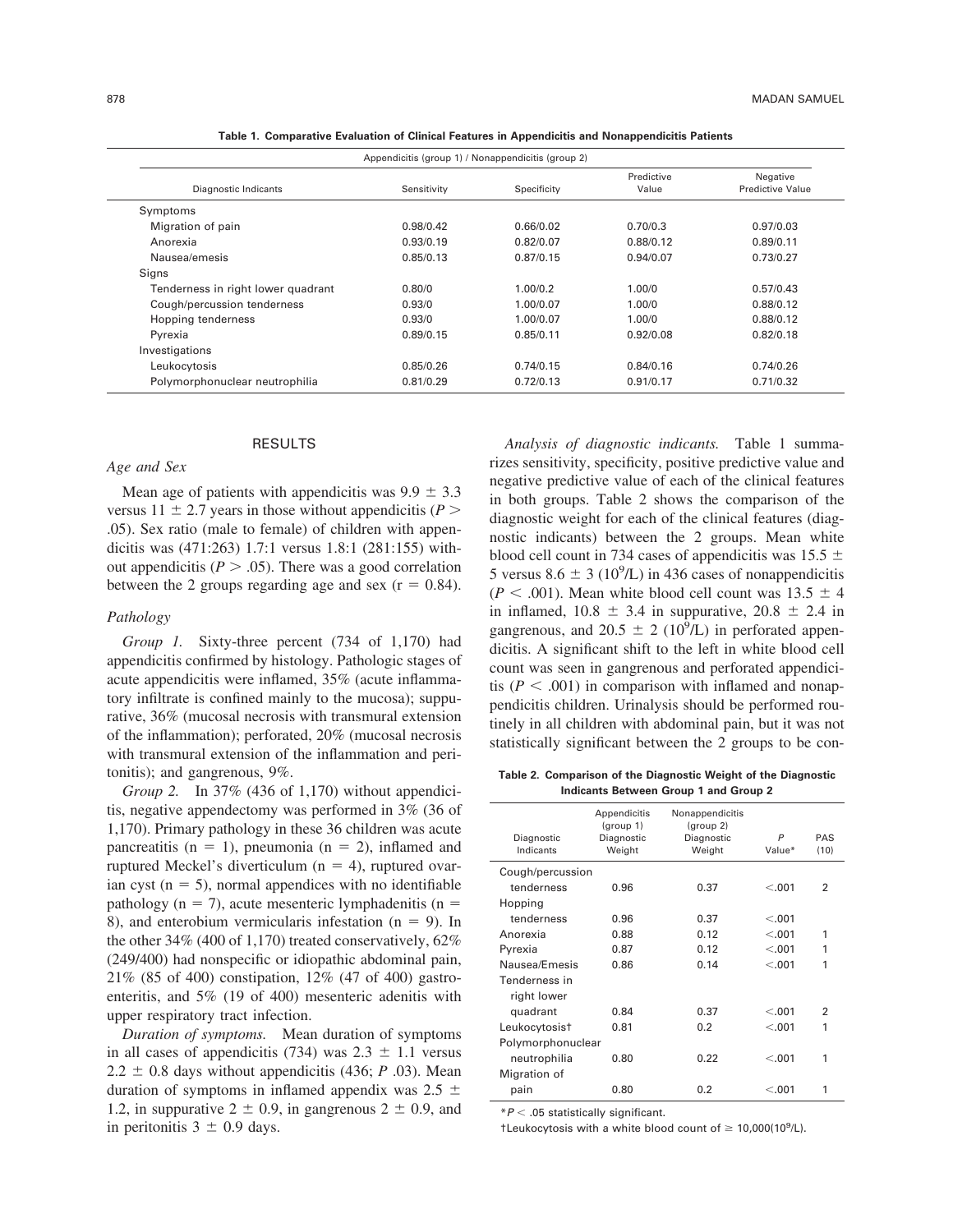

**Fig 1. Distribution of diagnostic variables between group 1 (appendicitis) and group 2 (nonappendicitis).**

sidered a diagnostic variable  $(P > .05)$ . Common urinalysis findings showed presence of few red blood cells and ketones, which was nonspecific.

# *PAS*

Stepwise multiple linear logistic regression analysis of the above variables yielded a model comprising of 8 variables, all highly statistically significant  $(P < .001)$ (Table 2; Fig 1). These variables in order of their diagnostic index were (1) cough/percussion/hopping tenderness in the right lower quadrant of the abdomen (0.96), (2) anorexia (0.88), (3) pyrexia (0.87), (4) nausea/emesis  $(0.86)$ ,  $(5)$  tenderness over the right iliac fossa  $(0.84)$ ,  $(6)$ leukocytosis (0.81), (7) polymorphonuclear neutrophilia (0.80), and (8) migration of pain (0.80).

Each of these variables was assigned a score of 1, except for physical signs (1 and 5), which were scored 2 to obtain a total of 10.Cough/percussion tenderness or hopping tenderness in the right lower quadrant of the abdomen had a good correlation coefficient and hence were considered as a single diagnostic variable  $(r = 0.9)$ . These signs had an excellent specificity (1.00), predictive value (1.00), and a diagnostic index of 0.96. Hence, they were assigned a score of 2 as a diagnostic tool in the PAS (Table 2).Tenderness confined to the right lower quadrant, especially at the McBurney's point had an excellent specificity (1.00) and positive predictive value (1.00) but a poor negative predictive value (0.57). However, being a sign with a diagnostic index of 0.84, it was assigned a score of 2 in the PAS (Table 2). A cut-off point of 5 as shown in Fig 2 will provide no potential perforations or missed appendicitis but an unnecessary operation rate of 19 of 1,170.At a cut-off point of 6, there will be 9 of 1,170 potential missed appendicitis and 13 of 1,170 unnecessary operations (Fig 2). Hence, a score of  $\leq 5$  is not compatible with the diagnosis of appendicitis, whereas a score of  $\geq 6$  is compatible with the diagnosis of appendicitis (*P* .001; Fig 2, Table 3). Scores of 7 to 10 indicate high probability of appendicitis (*P* .001; Fig 2, Table 3).

#### *Validation of PAS as a Diagnostic Tool*

PAS in the 1,170 children analyzed had a sensitivity of 1, specificity of 0.92, positive predictive value of 0.96, and negative predictive value of 0.99 (Fig 2, Table 3).

## **DISCUSSION**

PAS specifically addresses symptomatology and physical signs unique to children. Physical signs, such as cough, percussion tenderness, and hopping tenderness in the right iliac fossa had significant correlation and, hence, were assigned as a single variable with a score of 2.Tenderness in the right iliac fossa especially over the McBurney's point in combination with the above physical sign had a good diagnostic index with a high probability of predicting true prevalence of appendicitis (*P* .001) and therefore was assigned a score of 2. Rebound tenderness is a particularly painful clinical feature to elicit and results in undue pain, loss of confidence and trust, and ultimately leads to loss of cooperation. Hence, this physical sign should not be elicited in children. Pyrexia, leukocytosis, and polymorphonuclear neutrophilia were valuable variables in diagnosing appendicitis, especially in cases of inflamed and suppurative appendicitis.Our study correlates with that shown by Thompson and Underwood<sup>11</sup> wherein total white blood cell count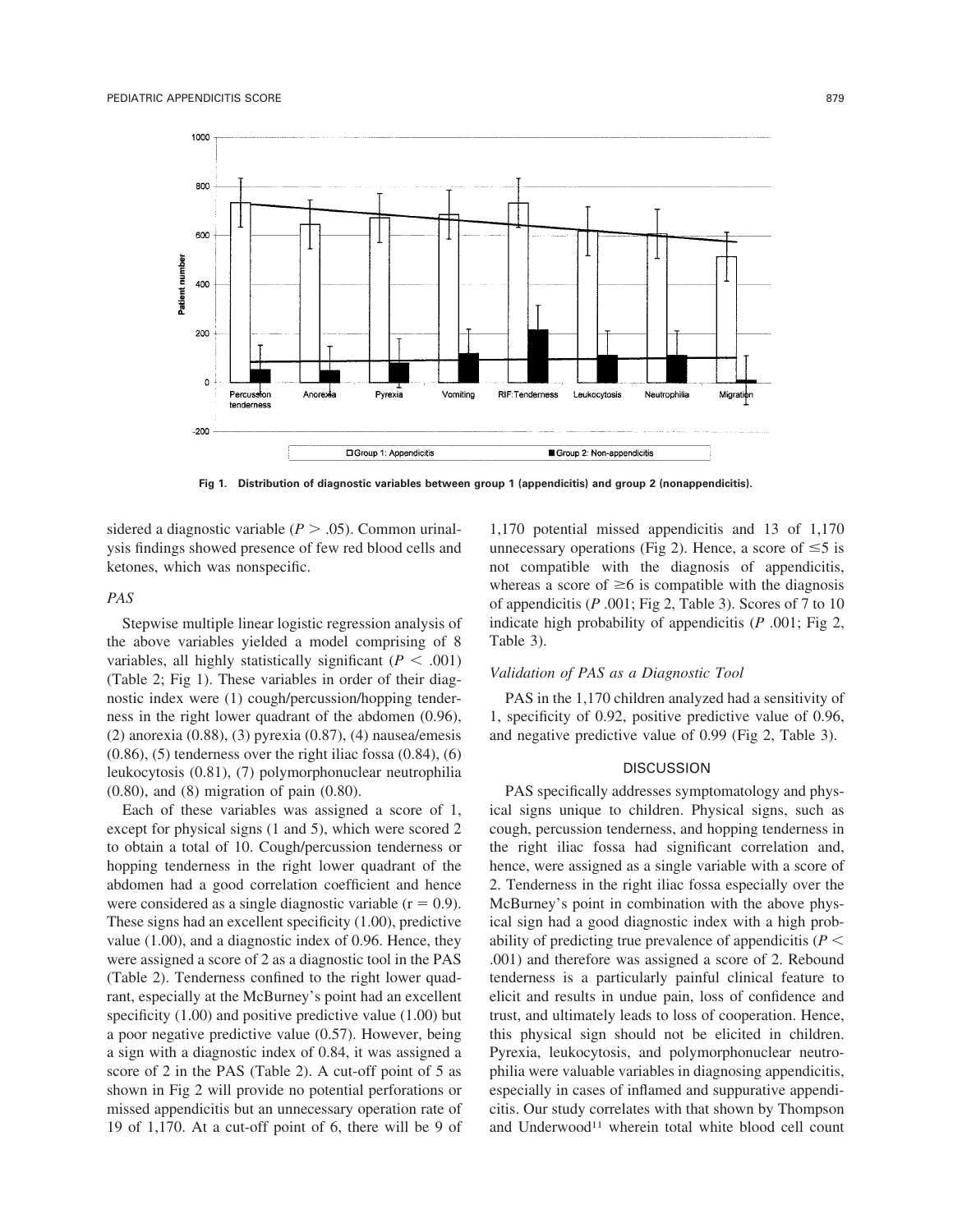

**Fig 2. Comparison of frequency distribution according to diagnostic score in group 1 (App, appendicitis) and group 2 (Non-app, nonappendicitis).**

had a good sensitivity  $(>80\%)$  and specificity  $(>90\%)$ and was relatively accurate in the diagnosis of appendicitis in conjunction with other symptoms and signs.

An ideal test should be 100% sensitive and specific, with a predictive value of 100%, with no false-positive or negative results, so that the total joint probability is 100%, with a diagnostic index/weight of the test being 1.0. However, the 8 variables in PAS do overlap with other diseases as seen in this cohort; hence, PAS does not give 100% certainty.There is no symptom, sign, or laboratory test that is 100% reliable in the diagnosis of appendicitis. Recently, Douglas et al<sup>7</sup> have shown that graded compression ultrasonography has an accuracy of 93% equivalent to contrast computed tomography but failed to show better outcome than clinical diagnosis.<sup>7,12</sup> They also showed it does not prevent adverse outcome or reduce the length of hospital stay.7 Hence, a simple recurrent clinical examination using PAS as a guide may be more helpful than a single investigation.

PAS allows a clinician to approach a child with ab-

**Table 3. Mean Score and Standard Deviation for Different Stages of Appendicitis and Nonappendicitis**

| et the perfection of all at the internal presentation of |                     |  |  |  |  |  |
|----------------------------------------------------------|---------------------|--|--|--|--|--|
| Age                                                      | Mean Score $\pm$ SD |  |  |  |  |  |
|                                                          |                     |  |  |  |  |  |
| $9.7 \pm 2.9$                                            | $8.9 \pm 0.5$       |  |  |  |  |  |
| $10.8 \pm 3.4$                                           | $8.9 \pm 0.5$       |  |  |  |  |  |
| $6.7 \pm 2.7$                                            | $9.6 \pm 0.1$       |  |  |  |  |  |
| $10.5 \pm 3.2$                                           | $9.5 \pm 0.1$       |  |  |  |  |  |
|                                                          |                     |  |  |  |  |  |
| $9.9 \pm 3.3$                                            | $9.1 \pm 0.1$       |  |  |  |  |  |
| $11 \pm 2.7$                                             | $3.1 \pm 1.1$       |  |  |  |  |  |
|                                                          |                     |  |  |  |  |  |
|                                                          |                     |  |  |  |  |  |
|                                                          |                     |  |  |  |  |  |
|                                                          |                     |  |  |  |  |  |
|                                                          |                     |  |  |  |  |  |

dominal pain rationally using common symptoms, signs, and full blood count result to arrive at a decision whether to operate or observe.In patients with uncertain diagnosis of acute abdominal pain, a policy of active observation in the hospital usually is practiced.PAS can be used as a simple guide for repeated structured clinical examination to decide if the patient needs observation or surgery. PAS should be correlated with the clinical impression of the examiner because there always is an intangible ingredient in the diagnosis of acute appendicitis.If there are questions relating to the diagnosis, the patient should be re-evaluated after 4 hours after adequate intravenous fluid resuscitation, and, if the score remains the same or increases, the patient may need laparotomy. PAS is flexible to allow  $a \pm 1$  bias on an individual basis, and a score of  $\geq 6$  shows a high probability of appendicitis. PAS can be used in regular critical clinical audit of appendectomies so as to reduce the negative appendectomy rate to less than 5%, as shown in this study and can be used as an ongoing stimulus to good clinical practice.

Pediatric appendicitis score is a simple, relatively accurate diagnostic tool, which is applicable in all clinical situations and has been proposed as a guide to assist in deciding whether to operate or observe a child with abdominal pain.The scoring system can be used for repeated structured reevaluation during active observation.

#### ACKNOWLEDGMENTS

The author thanks all the Pediatric Surgical Consultants at Southampton General Hospital, Southampton and St George's Hospital, London, for the use of their patients in this study. Special thanks to the Department of Pathology and Microbiology.